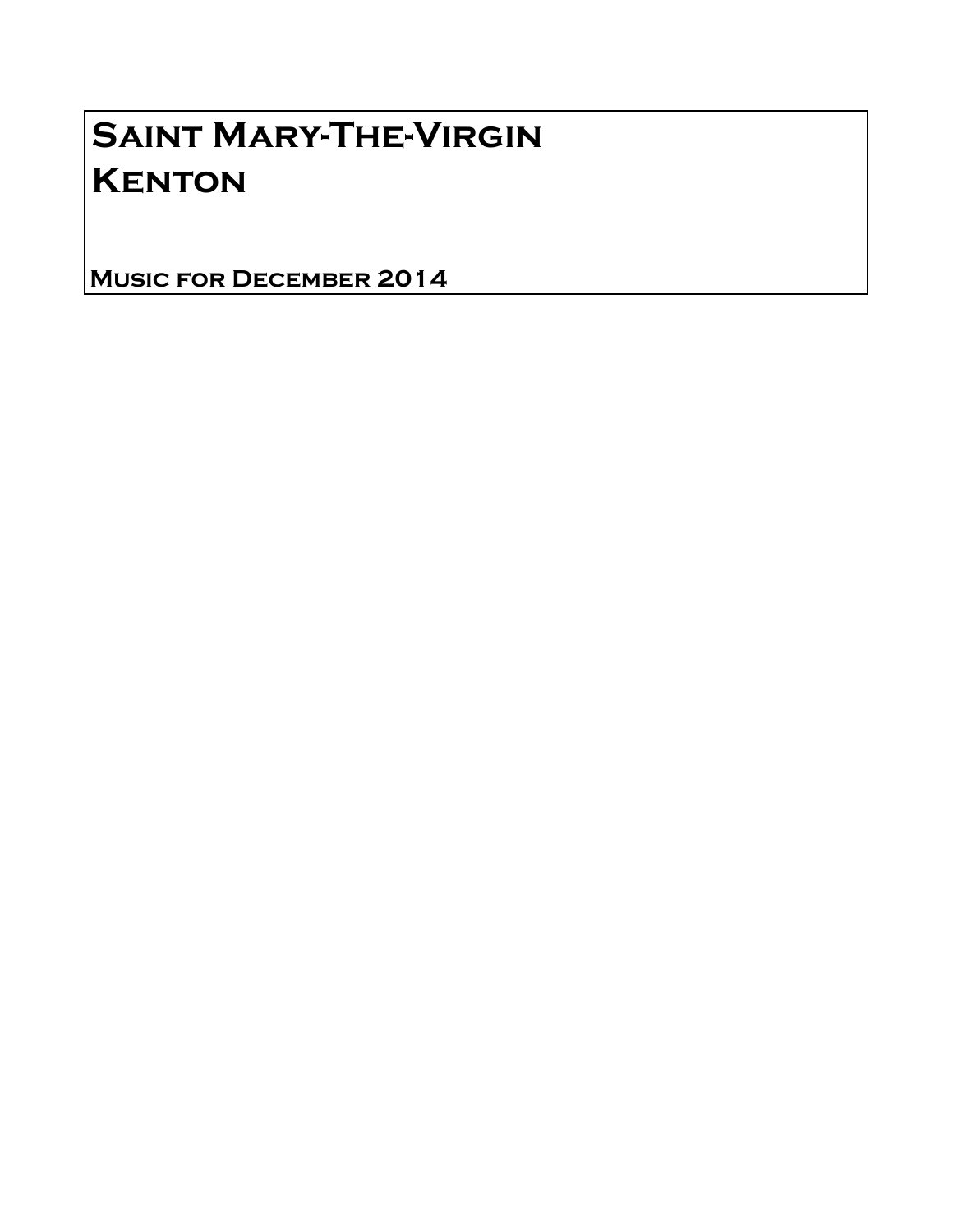| <b>7th December</b>                                          | <b>Advent II</b>  |                                                  |
|--------------------------------------------------------------|-------------------|--------------------------------------------------|
| Introit<br><b>Responsorial Psalm</b><br>Gradual<br>Offertory | 55                | Hail to the Lord's annointed                     |
|                                                              | 5                 | First setting<br>Hark! A herald voice is calling |
|                                                              | $\overline{7}$    | Hills of the North, rejoice                      |
| Communion                                                    | 313               | Wherefore, O Father                              |
| Recessional                                                  | 6                 | Hark the glad sound!                             |
|                                                              | Setting           | <b>Martin Shaw</b>                               |
|                                                              | At communion      | Come, my way                                     |
| <b>14th December</b>                                         | <b>Advent III</b> |                                                  |
| Introit                                                      | 443               | Rejoice, the Lord is King                        |
| Responsorial Psalm<br>Gradual                                | 12 <sup>2</sup>   | First setting<br>On Jordan's bank                |
| Offertory                                                    | 495               | God is working his purpose out                   |
| Communion                                                    | 294               | Just as I am                                     |
| Recessional                                                  | 3(ii)             | Come, thou long-expected Jesus                   |
|                                                              | Setting           | <b>St Ralph Sherwin Mass</b>                     |
|                                                              | At communion      | <b>Adam and Christ</b>                           |
| 21st December                                                | <b>Advent IV</b>  |                                                  |
| Introit<br><b>Responsorial Psalm</b>                         | 501               | Advent prose<br>First setting                    |
| Gradual                                                      | 186               | Tell out, my soul                                |
| Offertory                                                    | 11                | O come, O come, Emmanuel!                        |
| Communion                                                    | 187               | Virgin born, we bow before thee                  |
| Recessional                                                  | 10                | Long ago, prophets knew                          |
|                                                              | Setting           | Mass of St Gregory                               |
|                                                              | At communion      | Es ist ein Ros entsprungen (CH5)                 |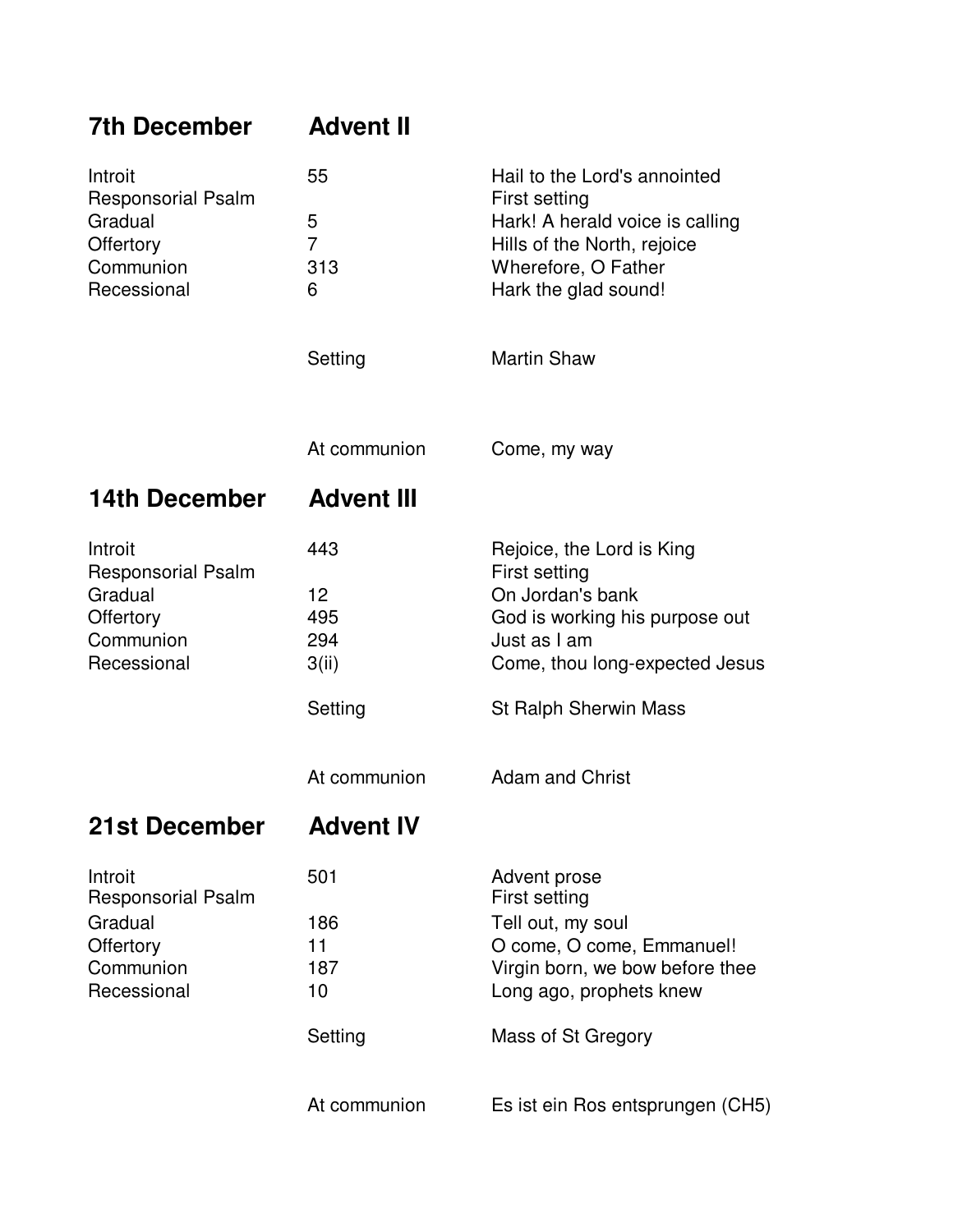## **24th December Midnight Mass**

| Introit<br><b>Responsorial Psalm</b><br>Gradual<br>Offertory<br>Communion<br>Recessional        | 29<br>42<br>32<br>40<br>30<br>Setting | It came upon a midnight clear<br>First setting<br>While shepherds watched<br>O little town<br>What child is this?<br>O come, all ye faithful<br>Mass of St Gregory<br>Lourdes Gloria II |
|-------------------------------------------------------------------------------------------------|---------------------------------------|-----------------------------------------------------------------------------------------------------------------------------------------------------------------------------------------|
|                                                                                                 | At communion                          | <b>TBA</b>                                                                                                                                                                              |
| 25th December                                                                                   | <b>Christmas Day</b>                  |                                                                                                                                                                                         |
| Introit<br><b>Responsorial Psalm</b><br>Gradual<br>Offertory<br>Communion<br><b>Benediction</b> | 24<br>39<br>34<br>22<br>26<br>Setting | Christians awake<br>First setting<br>Unto us a boy is born<br>Once in royal<br>Away in a manger<br>Hark the herald<br>Merbecke                                                          |
|                                                                                                 | At communion                          |                                                                                                                                                                                         |